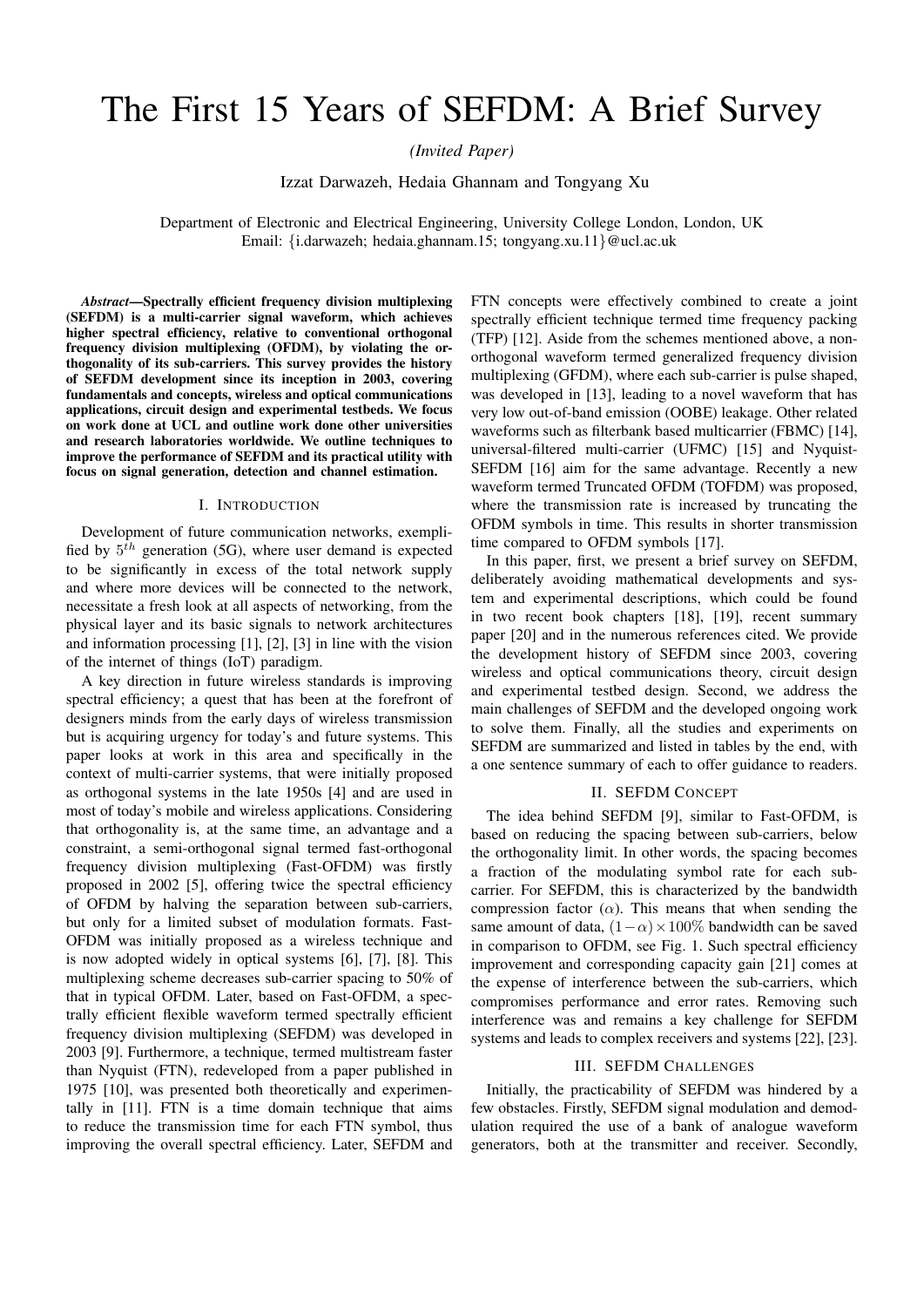

Figure 1. Illustrative spectra of SEFDM and OFDM signals.

SEFDM signal detection was based on maximum likelihood (ML) with exponential algorithmic complexity  $O(M^N)$  over the constellation cardinality  $M$  and  $N$  sub-carriers. The third challenge concerns difficulties in channel estimation due to the non orthogonality of the symbols. Different methods have been developed to overcome these problems to benefit from SEFDM advantages. In the following, each challenge is addressed with a brief summary of the work have been done so far.

#### *A. SEFDM Signal Generation and Transmission*

Two simple SEFDM signals generation methods based on inverse discrete Fourier transform IDFT were proposed in [24] to facilitate an easy migration and/or coexistence with OFDM on transmitters. The first approach is operated by taking an IDFT of size  $(N/\alpha)$ . To output N orthogonal sub-carriers,  $((1 - \alpha)/\alpha) \times N$  samples from the output of the IDFT are punctured at any position. The idea behind the second method in [24] is based on the mathematical formulations describing correlation (or interference) between the non-orthogonal subcarriers [25]. For any two arbitrarily chosen sub-carriers (m and n), when the product  $\alpha(m-n)$  is an integer, this indicates that the two sub-carriers  $m^{th}$  and  $n^{th}$  are orthogonal. This method looks at SEFDM signal as a combination of multiple OFDM systems translated in frequency so as to reduce the spacing between sub-carriers. Thus, multiple shorter IDFTs are used in parallel instead of one large IDFT.

To prove the practicability of SEFDM systems, a hardware platform that facilitates the implementation of signals generation in real-time system has been designed in field programmable gate arrays (FPGAs). In [26], [27], [28] the generation of SEFDM signals was implemented based on the multiple IDFTs method [24]. The results of this study confirm the feasibility of SEFDM transmitters and report the challenges for SEFDM systems, which are the chip area and power consumption compared to conventional OFDM.

In addition to signal generation, various methods have been explored to modify signal characteristics at the transmitter for the purposes of reducing spectral out of band emission by signal shaping [16]; optimizing signal shapes for power and spectral efficiencies gain [29]; reducing peak to average power ratio (PAPR) by windowing [30] or by tone reservation and precoding [31].

### *B. SEFDM Signal Detection*

As is the case for most system, optimal performance for SEFDM in AWGN channel, is achievable by maximum likelihood (ML) detection [32]. The complexity of ML increases exponentially with the number of sub-carriers and the constellation cardinality. Therefore, aiming to trade complexity versus terms of optimality, other alternatives were investigated over the years to overcome ICI impairments with lower complexity. It was demonstrated that the application of linear detection techniques such as; zero forcing (ZF) and minimum mean square error (MMSE) perform significantly worse than ML [22]. The detectability of the signals is restricted by the ill-conditioning of the SEFDM correlation matrix turning into an ill posed problem [22].

In [33], truncated singular value decomposition (TSVD) method is proposed to overcome the ill-conditioning problem, outperforming linear detectors (ZF and MMSE) while maintaining a linear system complexity. Approaching the problem from another angle, to reduce the relaxation gap between the sub-optimum solutions and ML detection, a two steps detection method commonly known as boxed ML was investigated. In this method, the ML detection is performed in a neighboring area defined by a less complex detector, such as semi-definite programming (SDP) [34] and MMSE [35]. The boxed detectors of MMSE-ML [35] and SDP-ML [34] show a drastic reduction in detector complexity compared to conventional ML, but with serious limitations to the size of SEFDM system and levels of bandwidth compression.

Inspired by the successful deployment of sphere decoder (SD) in multi-input multi-output (MIMO) systems, SD has been applied to SEFDM, firstly, in [22]. Although SD achieves optimum BER performance, its applicability is limited by two problems. First, SD mainly depends on the invertiblity of the ill-conditioned correlation matrix, thereby limiting its efficacy to SEFDM systems with small number of sub-carriers and ( $\alpha > 0.8$ ). Second, the SD practicability is limited due to the dependence of its complexity on the noise level and system condition (i.e.  $\alpha$  and N)[22]. Thenceforth, different versions of conventional SD are investigated to overcome its limitations.

In [22], generalized SD (GSD) is used to improve the condition number of the correlation matrix, through regularization based on Cholesky decomposition. Reported results show an enhancement in system performance compared to SD, but still with random complexity and applicability limited to low noise levels and  $N < 32, \alpha > 0.75$ . In order to solve the random complexity problem of SD, the utilization of fixed sphere decoder (FSD) was studied in [36]. FSD has a fixed complexity because it fixes the number of nodes visits at each level of the tree. Logically, by increasing the tree width the BER performance improves and the complexity increases [36]. Although SD outperforms FSD in terms of BER, FSD eradicates the problem of random complexity of SD, making it more suitable for hardware implementation [36].

Thereafter, FSD detectors have been used to detect SEFDM signals. For example, a combination of TSVD with FSD is implemented, where TSVD is used instead of ZF in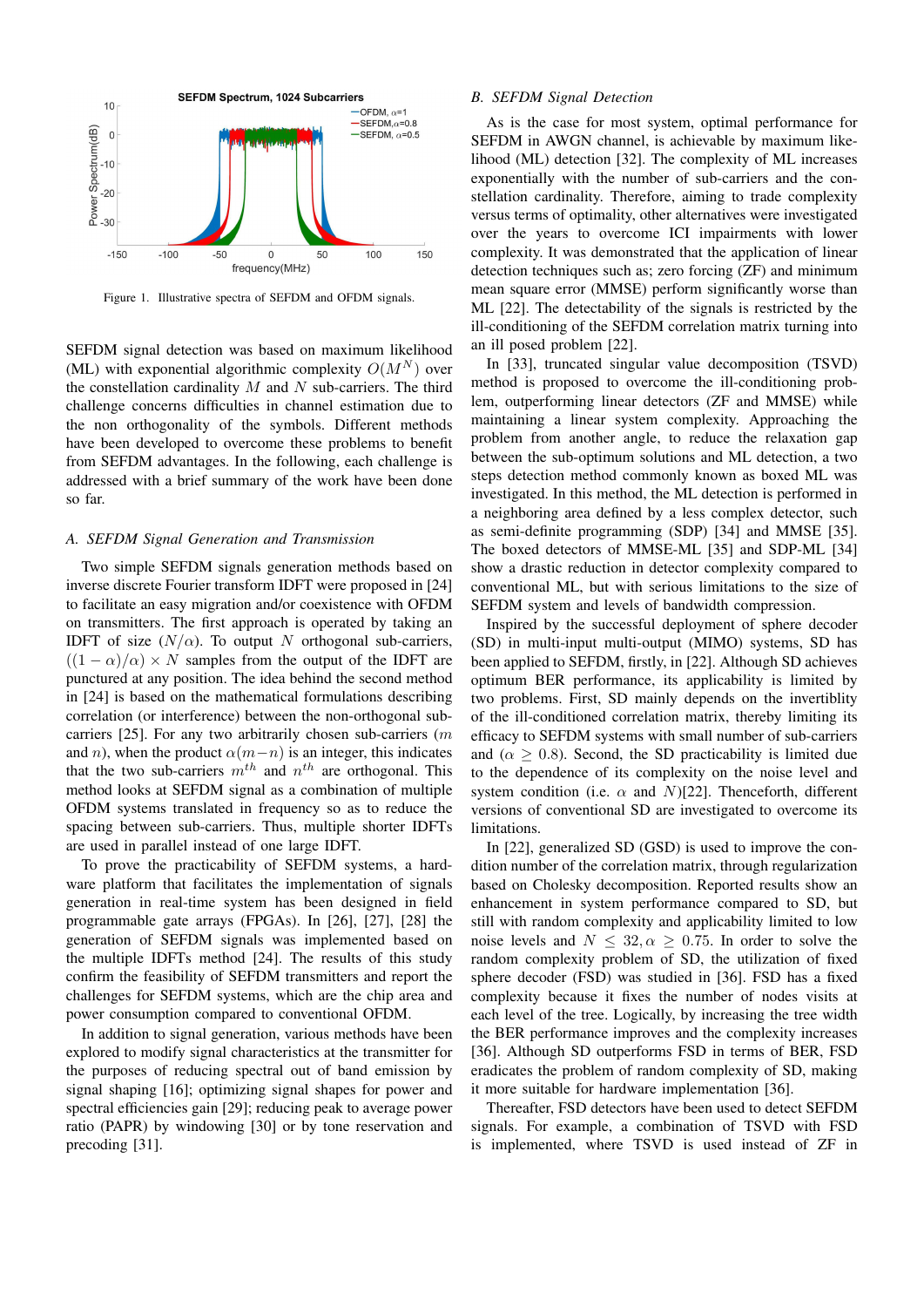conventional SD to calculate the initial estimate of transmitted symbols which helps in setting the sphere radius. Then an iterative FSD has been applied to detect SEFDM signals over optical fiber in [37].

Detector designs, less complex than ML, such as boxed SDP-SD detector appeared in [38], which achieved a quasioptimal error performance for limited signal size and compression factor with a fractional computational effort compared to conventional boxed ML with SDP [38]. Also, in [39], a precoding method is implemented based on zero forcing, where the effect of ICI is inverted before transmission. In this work, an ML detector was used but not on all sub-carriers, as it was proved that  $(1 - \alpha)N$  of the sub-carriers have high Eigenvalue meaning that they can be detected directly by simple method like ZF, while other sub-carriers are detected by ML. Other techniques, based on 'good enough' heuristic were proposed in the early work on SEFDM [9] and in [40]. Little work has been done in this area since, however, emerging techniques of machine learning based detection [41] and optimization may lead to renewed effort in this area.

To sum up, the aforementioned detectors may be considered as the first generation of SEFDM system detectors. The focus here was to reduce the optimum detector complexity (i.e. ML). However, all suggested systems have restrictions on the SEFDM symbol size  $N$ ,  $\alpha$  and the modulation order M is limited to QPSK, because even with SD the complexity becomes impractical for higher M. To make SEFDM a valid competitor and good applicant for the implementation of future communication systems, the above restrictions are to be addressed. For instance, LTE was launched a few years after the invention of SEFDM and its OFDM symbol size is  $N = 1200$  with up to 16-QAM signalling and a simple onetap frequency equalizer. These are the motivations to get a forward step to the second generation of SEFDM.

Channel coding was firstly introduced to SEFDM in 2014 [42]. In this study, recursive systematic convolutional coding (RSCC) of rate  $R_c = 1/2$  is used. An iterative turbo equaliser detector is implemented that subtracts the interference gradually at each iteration. The advantage of the turbo equalizer is in the absence of any matrix inversion, thus, avoiding the ill-conditioned SEFDM system problem. Consequently, the restrictions on  $\alpha$  and N are relaxed, while maintaining the spectral efficiency improvement over OFDM.

Turbo equalization was proved to be beneficial in different SEFDM scenarios. In [23], an experimental test bed is designed to evaluate the performance of LTE-A like SEFDM with carrier aggregation. radio over fiber test beds were implemented at 2.4 GHz and 60 GHz, respectively in [43] and [44]. It is shown in these experiments that SEFDM outperforms OFDM with the same spectral efficiency in terms of BER performance, however, with a more complex iterative receiver to eliminate the ICI gradually from SEFDM signals [23].

The work of [45], [46] and [47] further investigate the employment of various forward error correction (FEC) techniques, such as convolutional, turbo, Reed-Solomon (RS), serial concatenation codes and low-density parity check (LDPC) codes for different coding rates. A new interference cancellation receiver was studied to improve the overall system performance, which benefits from channel coding to ameliorate the effects of ICI. Results show that the use of turbo coded SEFDM system can drastically increase the spectral efficiency by up to 67% with a power penalty below 3dB. [47], considers the application of SEFDM, in satellite applications, with LDPC channel coding and advanced interference cancellation processing via serial interference cancellation (SIC) turbo equalisation system and proposes a variable coding, compression and modulation (VCCM), showing not only bandwidth saving advantages over OFDM but also better power efficiency with a small loss of error performance.

In addition to this, the current trend for 5G and beyond systems is to employ windowing and pulse shaping [48]. Following this, in [16], Nyquist RRC filtering is introduced to SEFDM, to reduce the OOBE in the same way as GFDM. However, the difference here is the sub-carriers are closer to each other in SEFDM. Results show that even without any filtering, SEFDM has lower OOBE compared to OFDM and these results agree with the previous work of [30], reporting that SEFDM having lower PAPR compared to OFDM. The concern with this design is the rise in the complexity of the transceiver. In 2015, a group [49] proved that the bandwidth compression issue in SEFDM can be alleviated using optimum envelope forms and the out-of-band power leakage is therefore constrained. It should be noted that the interference introduced by waveform shaping can be mitigated using interference cancellation approach [16] since interference is limited to adjacent sub-carriers.

Finally, the last obstacle to underline for SEFDM detectors is its real time implementation. The growth in integrated circuits capability to cope with high complexity demand makes SEFDM implementation more promising. However, until now, only two detectors have been designed using FPGAs. The first one is a simple linear TSVD detector [26]. Although TSVD is not an optimum solution in terms of BER perfromance, this technique has low complexity which allows it to be implemented in real-time system [26]. The second is an FSD for a 16-sub-carrier receiver system and it is combined with TSVD for the special case of  $\alpha = 0.8$  [50].

### *C. Channel Estimation*

The non-orthogonality nature of SEFDM signals further complicates the channel estimation problem. Two time domain channel estimation schemes for SEFDM systems were proposed in [55] and another one in [64]. These schemes show acceptable performance, however, their complexity limits their practical utilisation because they require matrix inversions. Frequency domain channel estimation was therefore proposed in [65]. However, this scheme suffers from the disadvantage of interpolation, that increases the estimation complexity and reduces its accuracy, as the frequencies of sub-carriers in OFDM region are not the same as SEFDM region [65]. The recent work of [61] devise a scheme, where an orthogonal pilot symbol is sent before the SEFDM information symbols. Therefore, this simple yet highly effective scheme does not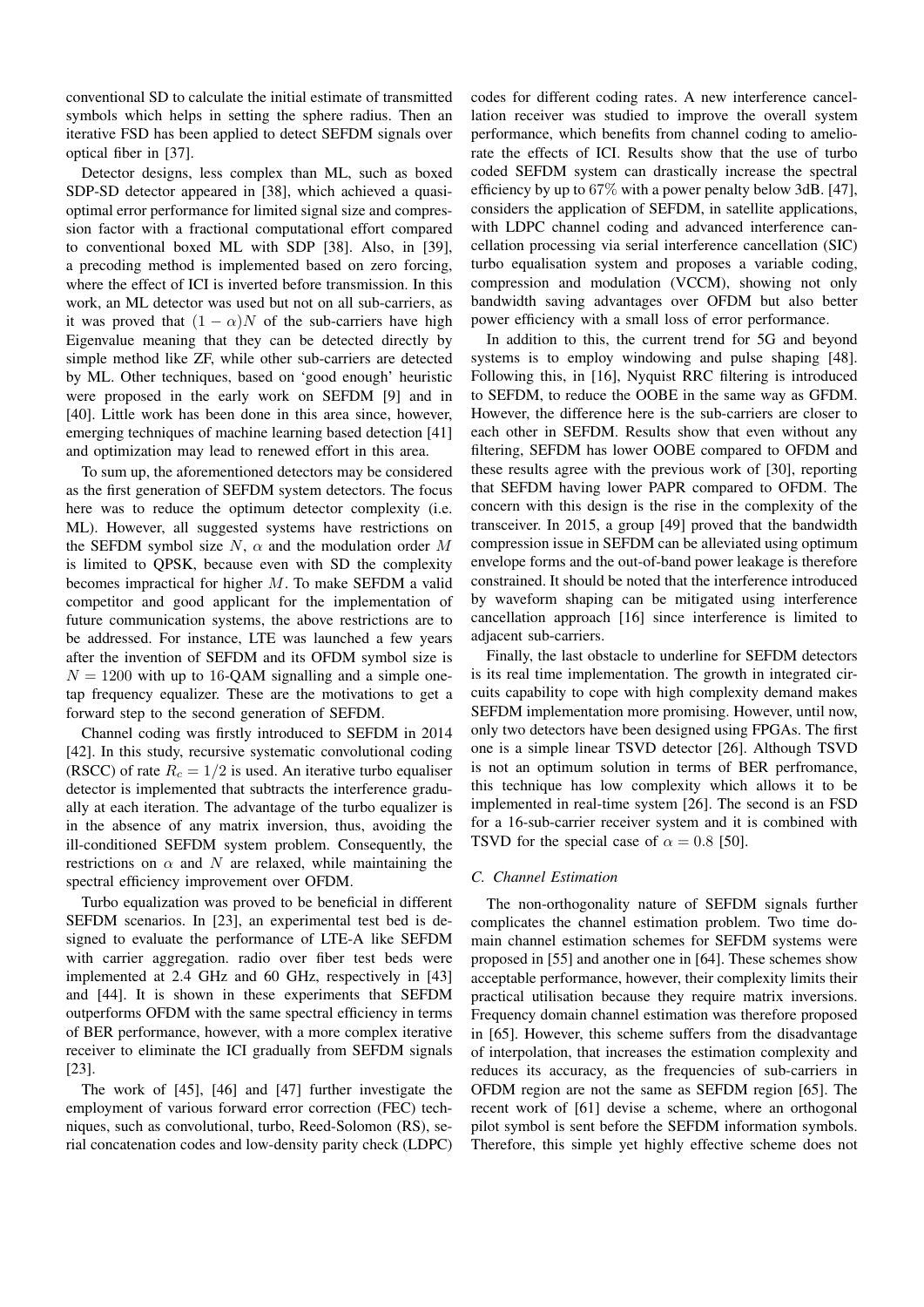Table I SEFDM: WIRELESS AND OPTICAL COMMUNICATIONS THEORETICAL WORK IN UCL

| Reference      | Descriptions                                                  |
|----------------|---------------------------------------------------------------|
| 2002[5]        | Fast OFDM: A proposal for doubling the data                   |
|                | rate of OFDM                                                  |
| 2003[9]        | Proposal of the non-orthogonal waveform                       |
|                | (SEFDM) concept                                               |
| Sept. 2008[35] | An ML SEFDM signal detector                                   |
| Jun. 2009[22]  | Complexity analysis of SEFDM receivers                        |
| Sept. 2009[34] | Investigation of SDP signal detector                          |
| Sept. 2009[51] | An application of SEFDM in physical layer<br>security         |
| Sept. 2009[38] | A pruned SD signal detector                                   |
| Jul. 2010[52]  | An IFFT SEFDM signal generator                                |
| Sept. 2010[53] | A joint channel equalization and detection                    |
|                | scheme                                                        |
| Sept. 2010[39] | <b>Precoded SEFDM</b>                                         |
| Nov. 2010[54]  | The use of a fast constrained SD for signal                   |
|                | detection                                                     |
| Mar. 2011[33]  | Proposal of a TSVD detector                                   |
| May. 2011[30]  | PAPR reduction in SEFDM                                       |
| May. 2011[36]  | Evaluation of FSD detector in SEFDM                           |
| Mar. 2012[40]  | A stripe detector for interference cancellation               |
| Apr. 2012[55]  | A robust partial channel estimation (PCE)<br>scheme for SEFDM |
| Jul. 2014[56]  | Soft demapping for different modulation                       |
|                | schemes                                                       |
| Jul. 2014[57]  | Block signal detection investigation                          |
| Oct. 2014[42]  | A soft detector using Turbo principle                         |
| Nov. 2014[20]  | Overview of SEFDM in 5G                                       |
| 2016[18]       | 5G enabling technologies book chapter sum-                    |
|                | marizes SEFDM                                                 |
| 2016[19]       | 5G signal processing book chapter summa-<br>rizes SEFDM       |
| Jul. 2016[17]  | Truncating OFDM signals to achieve high                       |
|                | spectral efficiency                                           |
| Jul. 2016[45]  | Comparison of Turbo decoder and Turbo                         |
|                | equalizer for SEFDM                                           |
| Jul. 2016[16]  | Waveform shaping for IoT                                      |
| Mar. 2017[58]  | Precoding for DSL communications                              |
| May 2017[46]   | Multiple channel coding schemes are studied                   |
| Nov. 2017[59]  | Multi-Sphere decoding of block segmented                      |
|                | <b>SEFDM</b> signals                                          |
| Jan. 2018[47]  | Applications in satellite systems                             |
| Mar. 2018[60]  | Reach enhancement in optical fiber transmis-<br>sion          |
| Mar. 2018[61]  | New robust low-complex frequency-domain                       |
|                | channel estimation scheme for SEFDM                           |
| Jul. 2018[62]  | Statistical distribution and bounds of SEFDM                  |
|                | signals and ICI                                               |
| Aug. 2018[41]  | Machine learning detector for interference                    |
|                | cancellation                                                  |
| 2018[63]       | An efficient narrowband IoT scheme                            |
|                |                                                               |

require channel interpolation and results in accurate channel estimation, at the expense of slightly increased pilot duration overhead.

### IV. TABULATED SUMMARY OF SEFDM KEY PAPERS

The overview of the theoretical studies on wireless and optical communications are listed in Table I and Table II. Various signal generation approaches and developed signal

Table II SEFDM: WIRELESS AND OPTICAL COMMUNICATIONS THEORETICAL WORK OUTSIDE UCL

| Reference                        |                                                                                                |
|----------------------------------|------------------------------------------------------------------------------------------------|
|                                  | Descriptions                                                                                   |
| Mar. 2012[66]                    | Soft cancellation MMSE Turbo equalization<br>for n-OFDM                                        |
| Sep. 2013[67]                    | Frequency packing for spectral coexistence in<br>satellite scenario                            |
| Oct. 2013[68]                    | An improved FSD detector using iterative<br>soft decision method                               |
| 2013[69]                         | Gabor transform to reduce the receiver side<br>complexity                                      |
| 2014[70]                         | performance improvement<br><b>BER</b><br>using<br>smoothed envelope signals                    |
| May 2015[71]                     | Asymptotically optimal algorithm was stud-<br>ied                                              |
| Aug. 2015[72]                    | Nonlinear distortions caused by power ampli-<br>fiers were studied                             |
| Aug. 2015[49]                    | Optimum envelope forms were studied                                                            |
| $\overline{{\rm Oct.~2015[21]}}$ | The achievable capacity of SEFDM was stud-<br>ied                                              |
| Oct. 2015[73]                    | Optimization of envelope forms for the dura-<br>tion of the signals                            |
| 2015[74]                         | Mitigation of aliasing and inter carrier inter-<br>ference (ICI) using ASK-manipulated signals |
| Jun. 2016[31]                    | Reduced complexity PAPR reduction algo-<br>rithm for SEFDM                                     |
| Oct. 2016[75]                    | Comparison study of sinc pulse and RRC<br>pulse                                                |
| Oct. 2016[76]                    | fractional Hartley transform for SEFDM                                                         |
| Dec. 2016[77]                    | Index modulation was applied to SEFDM                                                          |
| Dec. 2016[29]                    | Improve spectral and energy efficiency em-<br>ploying optimal envelope                         |
| May 2017[78]                     | Peak to average power ratio suppression<br>study                                               |
| Jun. 2017[79]                    | A new system architecture for FTN-SEFDM                                                        |
| Jun. 2017[80]                    | Multi-antenna SEFDM                                                                            |
| Jun. 2017[81]                    | Performance analysis via using optimal spec-<br>trum shape                                     |
| Aug. 2017[82]                    | Zero head DFT based waveform design                                                            |
| Sep. 2017[83]                    | Frequency-domain interference cancellation                                                     |
| Nov. 2017[84]                    | Decision-feedback SEFDM demodulation                                                           |
| Nov. 2017[85]                    | ICI mitigation using ICI components recon-<br>struction and cancellation at the receiver       |

detection algorithms have been researched and included. In addition to signal generation and detection, many applications are designed based on SEFDM such as physical layer security, satellite communications, power amplifiers, Internet of things, digital subscriber line (DSL) communications, PAPR suppression and multi-antenna systems. The details of these applications are referred to the references in Table I and Table II. Aside from theoretical studies of SEFDM, significant circuit design work, listed in Table III, and experimental testbed design work, listed in Table IV, have been performed for SEFDM.

# V. CONCLUSIONS

In this survey, we summarized the active research work on SEFDM in the past 15 years. This literature quoted comprises a large but incomplete subset of published work in this area and aims to help in addressing upcoming future lines of work.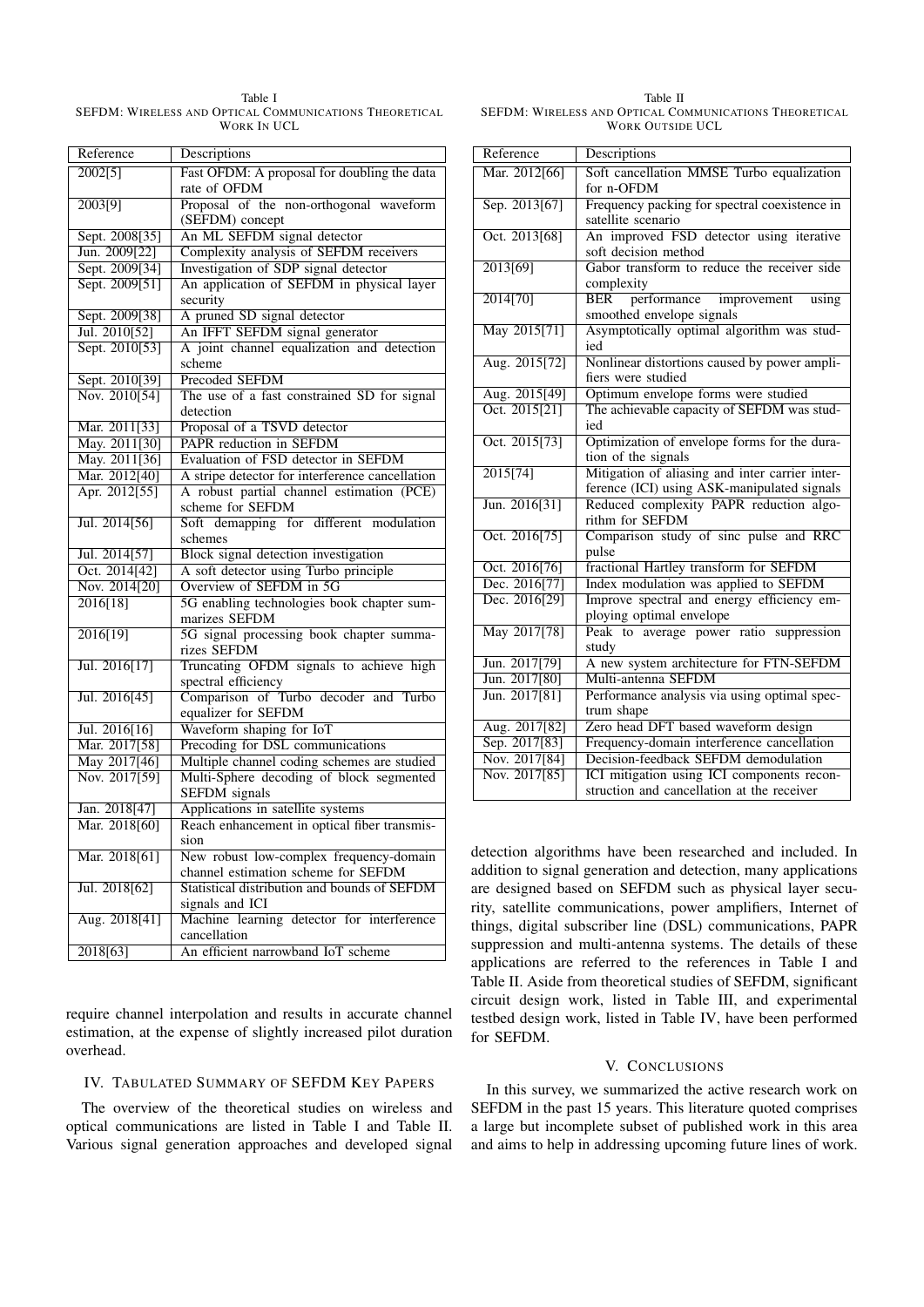Table III SEFDM: CIRCUIT DESIGN

| Reference      | Descriptions                                                                |
|----------------|-----------------------------------------------------------------------------|
| May. 2011[27]  | A real-time FPGA SEFDM signal generator                                     |
| Sept. 2011[26] | FPGA design of the TSVD detector                                            |
| May. 2012[28]  | 52.2 Mbit/s VLSI based SEFDM transmitter<br>was in 32-nm CMOS               |
| Jun. 2012[86]  | A hardware verification methodology<br>for<br><b>SEFDM</b> signal detection |
| Sept. 2012[87] | A hybrid DSP-FPGA implementation of the<br><b>TSVD-FSD</b> detector         |
| May. 2013[50]  | 1.06 Gbit/s real-time FPGA implementation<br>of TSVD-FSD detector           |
| Jun. 2013[88]  | A pure DSP implementation of the modified<br><b>TSVD-FSD</b> detector       |
| Oct. 2017[89]  | FPGA modelling verification on a<br>non-<br>orthogonal iterative detector   |

Table IV SEFDM: EXPERIMENTAL TESTBEDS

| Feb. 2014[90]<br>10 Gbit/s direct detection optical testbed    |  |
|----------------------------------------------------------------|--|
|                                                                |  |
| demonstration                                                  |  |
| Direct detection optical transmission experi-<br>Jun. 2014[37] |  |
| ment                                                           |  |
| Beyond 4G SEFDM radio over fiber trans-<br>Jun. 2015[43]       |  |
| mission                                                        |  |
| 5G signal transmission experiment<br>Jun. 2015[91]             |  |
| 60 GHz millimeter wave signal transmission<br>2016[92]         |  |
| experiment                                                     |  |
| 24 Gbit/s coherent detection optical testbed<br>Jan. 2016[65]  |  |
| demonstration                                                  |  |
| Optical experiment using cascaded BPSK it-<br>Jun. 2016[93]    |  |
| erative detection (CBID)                                       |  |
| Overview of SEFDM experiments<br>Jun. 2016[94]                 |  |
| 60 GHz millimeter wave signal transmission<br>Jul. 2016[44]    |  |
| at $3.75$ Ghit/s                                               |  |
| Jul. 2016[95]<br>2.4 Gbit/s WDM visible light communication    |  |
| (VLC) experiment                                               |  |
| VLC experiment using RLS time-domain<br>Sep. 2016[64]          |  |
| channel estimation                                             |  |
| Transmission experiment for carrier aggrega-<br>May 2017[23]   |  |
| tion in a wireless channel                                     |  |
| Over-the-Air testing using software defined<br>Oct. 2017[96]   |  |
| radio USRP RIO devices                                         |  |
| Jan. 2018[97]<br>Experimental implementations of real-time     |  |
| systems in fading channel                                      |  |
| Pipelined iterative detection experiment<br>Jun. 2018[98]      |  |
| Jun. 2018[99]<br>Self interference cancellation experiment     |  |
| Jul. 2018[100]<br>Coexistence of LTE and SEFDM signals         |  |

Significant 15-year achievements of SEFDM are summarized and listed in the tables at the end of this survey, with a one sentence summary of each. We hope for this survey to be a tool for studying the potential challenges of SEFDM and to pave the way for future development SEFDM fundamentals and practical solutions with the hope that this spectrum saving technique and other related non-orthogonal ones, will find their way towards adoption in future communications standards.

### VI. ACKNOWLEDGEMENT

This work was supported in part by the Engineering and Physical Sciences Research Council "Impact Acceleration Discovery to Use" Award and in part by the EU Funded 5G Exchange Innovation Project 5GEx (www.5gex.eu).

#### **REFERENCES**

- [1] J. Andrews, S. Buzzi, W. Choi, S. Hanly, A. Lozano, A. Soong, and J. Zhang, "What will 5G be?" *Selected Areas in Communications, IEEE Journal on*, vol. 32, no. 6, pp. 1065–1082, June 2014.
- [2] W. Xiang, K. Zheng, and X. Shen, *Key Enabling Technologies for 5G Mobile Communications*. Springer, 2016.
- [3] F.-L. Luo and C. Zhang, *Signal Processing for 5G: Algorithms and Implementations*. Wiley, 2016.
- [4] R. R. Mosier and R. G. Clabaugh, "Kineplex, a bandwidth-efficient binary transmission system," *American Institute of Electrical Engineers, Part I: Communication and Electronics, Transactions of the*, vol. 76, no. 6, pp. 723–728, Jan 1958.
- [5] M. Rodrigues and I. Darwazeh, "Fast OFDM: a proposal for doubling the data rate of OFDM schemes," in *International conference on Telecommunications*, vol. 3, 2002, pp. 484–487.
- [6] J. Zhao and A. Ellis, "A novel optical fast OFDM with reduced channel spacing equal to half of the symbol rate per carrier," in *Optical Fiber Communication (OFC), collocated National Fiber Optic Engineers Conference, 2010 Conference on (OFC/NFOEC)*, 2010, pp. 1–3.
- [7] J. Zhao, S. Ibrahim, D. Rafique, P. Gunning, and A. D. Ellis, "Symbol synchronization exploiting the symmetric property in optical fast OFDM," *Photonics Technology Letters, IEEE*, vol. 23, no. 9, pp. 594– 596, May 2011.
- [8] J. Zhao and A. D. Ellis, "Discrete-Fourier transform based implementation for optical fast OFDM," in *Optical Communication (ECOC), 2010 36th European Conference and Exhibition on*, Sept 2010, pp.  $1 - 3$
- [9] M. Rodrigues and I. Darwazeh, "A spectrally efficient frequency division multiplexing based communications system," in *Proc. 8th Int. OFDM Workshop*, Hamburg, 2003, pp. 48–49.
- [10] J. Mazo, "Faster-than-Nyquist signaling," *Bell Syst. Tech. J*, vol. 54, no. 8, pp. 1451–1462, 1975.
- [11] J. Anderson, F. Rusek, and V. Öwall, "Faster-than-Nyquist signaling," *Proceedings of the IEEE*, vol. 101, no. 8, pp. 1817–1830, 2013.
- [12] A. Barbieri, D. Fertonani, and G. Colavolpe, "Time-frequency packing for linear modulations: spectral efficiency and practical detection schemes," *Communications, IEEE Transactions on*, vol. 57, no. 10, pp. 2951–2959, October 2009.
- [13] N. Michailow, M. Matthe, I. Gaspar, A. Caldevilla, L. Mendes, A. Festag, and G. Fettweis, "Generalized frequency division multiplexing for 5th generation cellular networks," *Communications, IEEE Transactions on*, vol. 62, no. 9, pp. 3045–3061, Sept 2014.
- [14] M. Schellmann, Z. Zhao, H. Lin, P. Siohan, N. Rajatheva, V. Luecken, and A. Ishaque, "FBMC-based air interface for 5G mobile: Challenges and proposed solutions," in *CROWNCOM, 2014 9th International Conference on*, June 2014, pp. 102–107.
- [15] V. Vakilian, T. Wild, F. Schaich, S. Ten Brink, and J.-F. Frigon, "Universal-filtered multi-carrier technique for wireless systems beyond LTE," in *Globecom Workshops (GC Wkshps), 2013 IEEE*, Dec 2013, pp. 223–228.
- [16] T. Xu and I. Darwazeh, "Nyquist-SEFDM: pulse shaped multicarrier communication with sub-carrier spacing below the symbol rate," in *2016 10th International Symposium on Communication Systems, Networks and Digital Signal Processing (CSNDSP)*, July 2016, pp. 1–6.
- [17] W. Ozan, K. Jamieson, and I. Darwazeh, "Truncating and oversampling OFDM signals in white Gaussian noise channels," in *2016 10th International Symposium on Communication Systems, Networks and Digital Signal Processing (CSNDSP)*, July 2016, pp. 1–6.
- [18] I. Darwazeh, R. C. Grammenos, and T. Xu, *Key Enabling Technologies* for 5G Mobile Communications. Efficient Frequency Division Multiplexing for 5G.
- [19] I. Darwazeh, T. Xu, and R. C. Grammenos, *Signal Processing for 5G: Algorithms and Implementations*. Wiley, 2016, ch. Bandwidth-Compressed Multicarrier Communication: SEFDM.
- [20] T. Xu and I. Darwazeh, "Spectrally efficient FDM: spectrum saving technique for 5G?" in *5G for Ubiquitous Connectivity (5GU), 2014 1st International Conference on*, Nov 2014, pp. 273–278.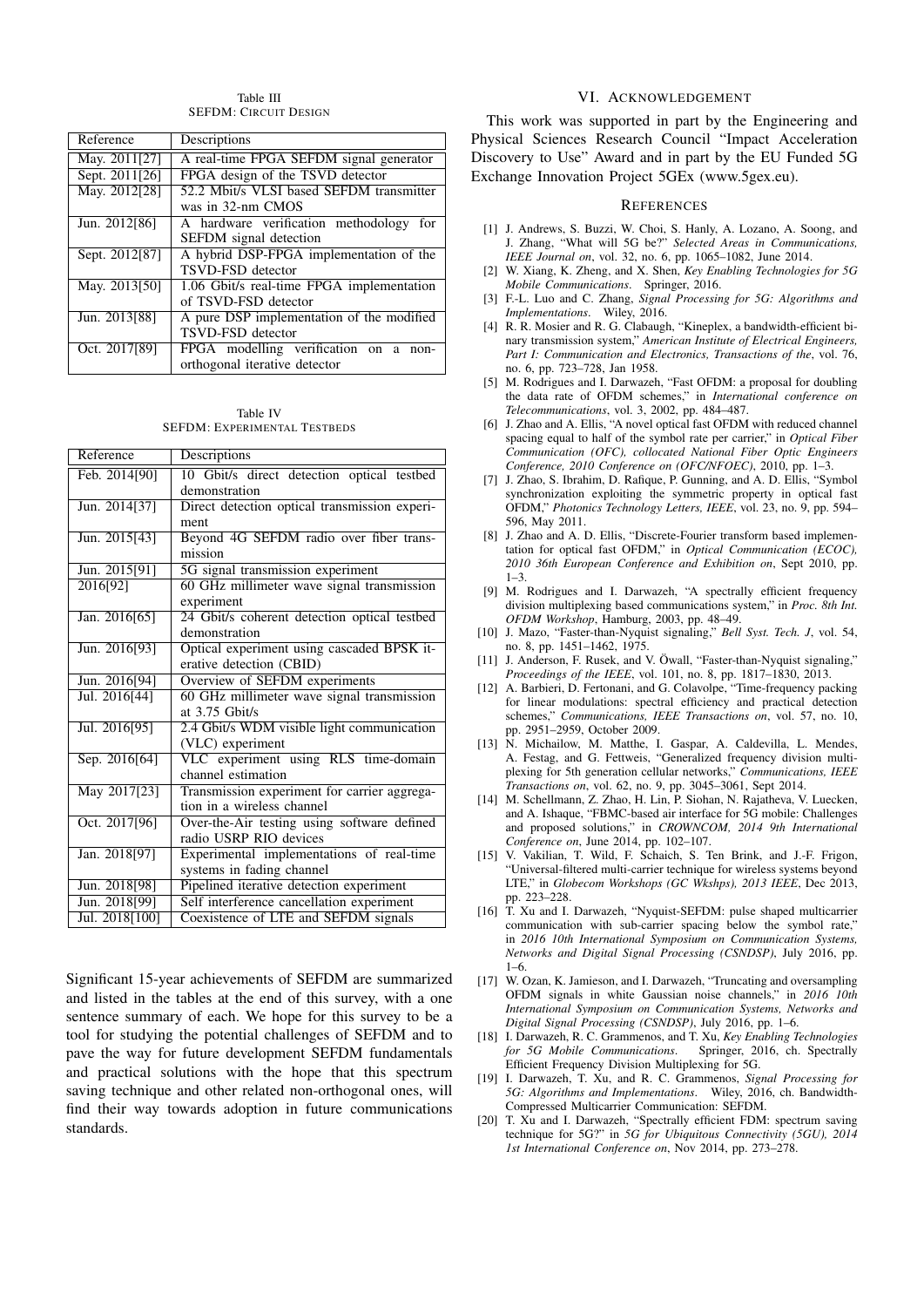- [21] D. Rainnie, Y. Feng, and J. Bajcsy, "On capacity merits of spectrally efficient FDM," in *Military Communications Conference, MILCOM 2015 - 2015 IEEE*, Oct 2015, pp. 581–586.
- [22] I. Kanaras, A. Chorti, M. Rodrigues, and I. Darwazeh, "Spectrally efficient FDM signals: bandwidth gain at the expense of receiver complexity," in *Communications, 2009. ICC '09. IEEE International Conference on*, June 2009, pp. 1–6.
- [23] T. Xu and I. Darwazeh, "Transmission experiment of bandwidth compressed carrier aggregation in a realistic fading channel," *IEEE Transactions on Vehicular Technology*, vol. 66, no. 5, pp. 4087–4097, May 2017.
- [24] S. Isam and I. Darwazeh, "Simple DSP-IDFT techniques for generating spectrally efficient FDM signals," in *Communication Systems Networks and Digital Signal Processing (CSNDSP), 2010 7th International Symposium on*, July 2010, pp. 20–24.
- [25] ——, "Characterizing the intercarrier interference of non-orthogonal spectrally efficient FDM system," in *Communication Systems, Networks Digital Signal Processing (CSNDSP), 2012 8th International Symposium on*, July 2012, pp. 1–5.
- [26] R. Grammenos, S. Isam, and I. Darwazeh, "FPGA design of a truncated SVD based receiver for the detection of SEFDM signals," in *Personal Indoor and Mobile Radio Communications (PIMRC), 2011 IEEE 22nd International Symposium on*, Sept 2011, pp. 2085–2090.
- [27] M. Perrett and I. Darwazeh, "Flexible hardware architecture of SEFDM transmitters with real-time non-orthogonal adjustment," in *Telecommunications (ICT), 2011 18th International Conference on*, May 2011, pp. 369–374.
- [28] P. Whatmough, M. Perrett, S. Isam, and I. Darwazeh, "VLSI architecture for a reconfigurable spectrally efficient FDM baseband transmitter," *Circuits and Systems I: Regular Papers, IEEE Transactions on*, vol. 59, no. 5, pp. 1107–1118, May 2012.
- [29] S. V. Zavjalov, S. V. Volvenko, and S. B. Makarov, "A method for increasing the spectral and energy efficiency SEFDM signals," *IEEE Communications Letters*, vol. 20, no. 12, pp. 2382–2385, Dec 2016.
- [30] S. Isam and I. Darwazeh, "Peak to average power ratio reduction in spectrally efficient FDM systems," in *Telecommunications (ICT), 2011 18th International Conference on*, May 2011, pp. 363–368.
- [31] E. O. Antonov, A. V. Rashich, D. K. Fadeev, and N. Tan, "Reduced complexity tone reservation peak-to-average power ratio reduction algorithm for SEFDM signals," in *2016 39th International Conference on Telecommunications and Signal Processing (TSP)*, June 2016, pp. 445–448.
- [32] J. Proakis and M. Salehi, *Digital Communications*. McGraw-Hill, 2008.
- [33] S. Isam, I. Kanaras, and I. Darwazeh, "A truncated SVD approach for fixed complexity spectrally efficient FDM receivers," in *Wireless Communications and Networking Conference (WCNC), 2011 IEEE*, March 2011, pp. 1584–1589.
- [34] I. Kanaras, A. Chorti, M. Rodrigues, and I. Darwazeh, "Investigation of a semidefinite programming detection for a spectrally efficient FDM system," in *Personal, Indoor and Mobile Radio Communications, 2009 IEEE 20th International Symposium on*, Sept 2009, pp. 2827–2832.
- [35] ——, "A combined MMSE-ML detection for a spectrally efficient non orthogonal FDM signal," in *Broadband Communications, Networks and Systems, 2008. BROADNETS 2008. 5th International Conference on*, Sept 2008, pp. 421–425.
- [36] S. Isam and I. Darwazeh, "Design and performance assessment of fixed complexity spectrally efficient FDM receivers," in *Vehicular Technology Conference (VTC Spring), 2011 IEEE 73rd*, May 2011, pp. 1–5.
- [37] I. Darwazeh, T. Xu, T. Gui, Y. Bao, and Z. Li, "Optical spectrally efficient FDM system for electrical and optical bandwidth saving," in *Communications (ICC), 2014 IEEE International Conference on*, June 2014, pp. 3432–3437.
- [38] I. Kanaras, A. Chorti, M. Rodrigues, and I. Darwazeh, "A new quasioptimal detection algorithm for a non orthogonal spectrally efficient FDM," in *Communications and Information Technology, 2009. ISCIT 2009. 9th International Symposium on*, Sept 2009, pp. 460–465.
- [39] S. Isam and I. Darwazeh, "Precoded spectrally efficient FDM system," in *Personal Indoor and Mobile Radio Communications (PIMRC), 2010 IEEE 21st International Symposium on*, Sept 2010, pp. 99–104.
- [40] R. Clegg, S. Isam, I. Kanaras, and I. Darwazeh, "A practical system for improved efficiency in frequency division multiplexed wireless networks," *Communications, IET*, vol. 6, no. 4, pp. 449–457, March 2012.
- [41] T. Xu, T. Xu, and I. Darwazeh, "Deep learning for interference cancellation in non-orthogonal signal based optical communication

systems," in *2018 Progress In Electromagnetics Research Symposium - Spring (PIERS)*, August 2018 (invited).

- [42] T. Xu and I. Darwazeh, "A soft detector for spectrally efficient systems with non-orthogonal overlapped sub-carriers," *Communications Letters, IEEE*, vol. 18, no. 10, pp. 1847–1850, Oct 2014.
- [43] S. Mikroulis, T. Xu, J. Mitchell, and I. Darwazeh, "First demonstration of a spectrally efficient FDM radio over fiber system topology for beyond 4G cellular networking," in *Networks and Optical Communications - (NOC), 2015 20th European Conference on*, June 2015, pp.  $1 - 5$ .
- [44] T. Xu, S. Mikroulis, J. E. Mitchell, and I. Darwazeh, "Bandwidth compressed waveform for 60-GHz millimeter-wave radio over fiber experiment," *Journal of Lightwave Technology*, vol. 34, no. 14, pp. 3458–3465, July 2016.
- [45] H. Ghannam and I. Darwazeh, "Comparison of Turbo decoder and Turbo equalizer for spectrally efficient FDM system," in *2016 10th International Symposium on Communication Systems, Networks and Digital Signal Processing (CSNDSP)*, July 2016, pp. 1–6.
- [46] ——, "Signal coding and interference cancellation of spectrally efficient fdm systems for 5g cellular networks," in *2017 24th International Conference on Telecommunications (ICT)*, May 2017, pp. 1–6.
- [47] ——, "SEFDM over satellite systems with advanced interference cancellation," *IET Communications*, vol. 12, no. 1, pp. 59–66, 2018.
- [48] X. Zhang, L. Chen, J. Qiu, and J. Abdoli, "On the waveform for 5G," *IEEE Commun. Mag.*, vol. 54, no. 11, pp. 74–80, Nov. 2016.
- [49] S. V. Zavjalov, S. B. Makarov, S. V. Volvenko, and W. Xue, "Waveform optimization of SEFDM signals with constraints on bandwidth and an out-of-band emission level," in *Internet of Things, Smart Spaces, and Next Generation Networks and Systems*, 2015, pp. 636–646.
- [50] T. Xu, R. C. Grammenos, and I. Darwazeh, "FPGA implementations of real-time detectors for a spectrally efficient FDM system," in *Telecommunications (ICT), 2013 20th International Conference on*, May 2013, pp. 1–5.
- [51] A. Chorti and I. Kanaras, "Masked M-QAM OFDM: A simple approach for enhancing the security of OFDM systems," in *Personal, Indoor and Mobile Radio Communications, 2009 IEEE 20th International Symposium on*, Sept 2009, pp. 1682–1686.
- [52] S. Isam and I. Darwazeh, "Simple DSP-IDFT techniques for generating spectrally efficient FDM signals," in *Communication Systems Networks and Digital Signal Processing (CSNDSP), 2010 7th International Symposium on*, July 2010, pp. 20–24.
- [53] A. Chorti, I. Kanaras, M. Rodrigues, and I. Darwazeh, "Joint channel equalization and detection of spectrally efficient FDM signals," in *Personal Indoor and Mobile Radio Communications (PIMRC), 2010 IEEE 21st International Symposium on*, Sept 2010, pp. 177–182.
- [54] I. Kanaras, A. Chorti, M. Rodrigues, and I. Darwazeh, "A fast constrained sphere decoder for ill conditioned communication systems," *Communications Letters, IEEE*, vol. 14, no. 11, pp. 999–1001, November 2010.
- [55] S. Isam and I. Darwazeh, "Robust channel estimation for spectrally efficient FDM system," in *Telecommunications (ICT), 2012 19th International Conference on*, April 2012, pp. 1–6.
- [56] T. Xu and I. Darwazeh, "M-QAM signal detection for a non-orthogonal system using an improved fixed sphere decoder," in *9th IEEE/IET International Symposium on Communication Systems, Networks & Digital Signal Processing 2014 (CSNDSP14)*, Manchester, United Kingdom, Jul. 2014, pp. 623–627.<br>
—, "Multi-Band reduced complexity spectrally efficient FDM sys-
- [57] ——, "Multi-Band reduced complexity spectrally efficient FDM systems," in *9th IEEE/IET International Symposium on Communication Systems, Networks & Digital Signal Processing 2014 (CSNDSP14)*, Manchester, United Kingdom, Jul. 2014, pp. 904–909.
- [58] ——, "A joint waveform and precoding design for non-orthogonal multicarrier signals," in *2017 IEEE Wireless Communications and Networking Conference (WCNC)*, March 2017, pp. 1–6.
- [59] ——, "Multi-Sphere decoding of block segmented SEFDM signals with large number of sub-carriers and high modulation order," in *2017 International Conference on Wireless Networks and Mobile Communications (WINCOM)*, Rabat, Morocco, Nov. 2017, pp. 1–6.
- [60] T. Xu, T. Xu, P. Bayvel, and I. Darwazeh, "Reach enhancement in optical fiber transmission using non-orthogonal signals with sub-carrier spacing below symbol rate," *IEEE Photonics Journal*, 2018.
- [61] H. Ghannam and I. Darwazeh, "Robust channel estimation methods for spectrally efficient FDM systems," in *VTC 2018 workshop; Technology Trials and Proof-of-Concept Activities for 5G and Beyond 2018 (TPoC5G 2018) (Accepted)*, June 2018.